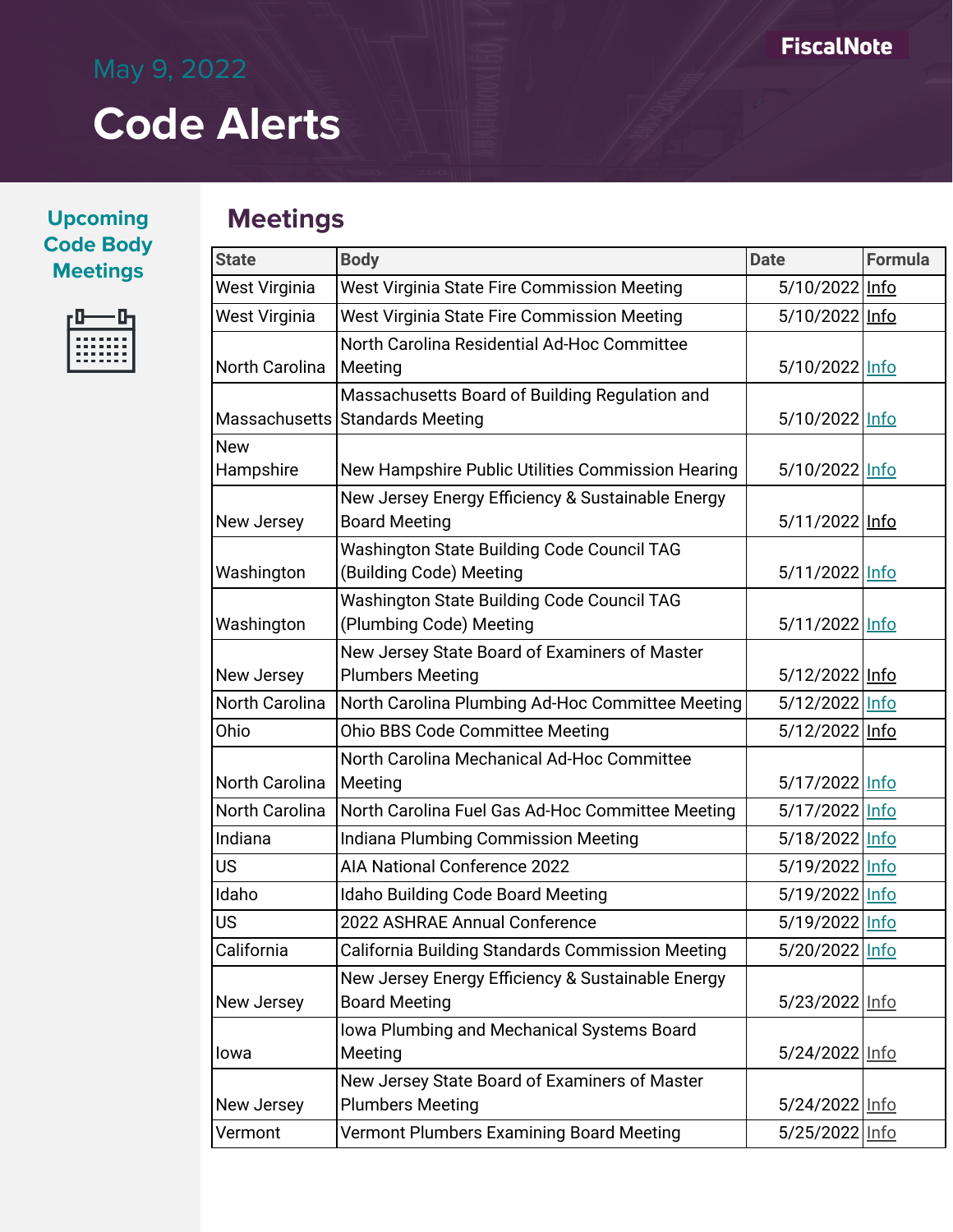### **Recent Activity Alerts**

### **Building**



| <b>State</b>                                                                                   | Date | Title                                                    |  |
|------------------------------------------------------------------------------------------------|------|----------------------------------------------------------|--|
| Washington                                                                                     |      | 5/9/2022 SBCC to consider 2021 IRC Code Change Proposals |  |
| The Building Code Council's Int'l Residential Code Technical Advisory Group (TAG) will meet to |      |                                                          |  |
| consider eleven (11) 2021 IRC Code Change Proposals.                                           |      |                                                          |  |

**Washington** | 5/11/2022 [SBCC to consider 2021 IBC Code Change Proposals](https://sbcc.wa.gov/sites/default/files/2022-05/a051122IBC.pdf)

The Building Code Council's Int'l Building Code and Int'l Existing Building Code Technical Advisory Group (TAG) will meet to consider eleven (11) 2021 IBC Code Change Proposals.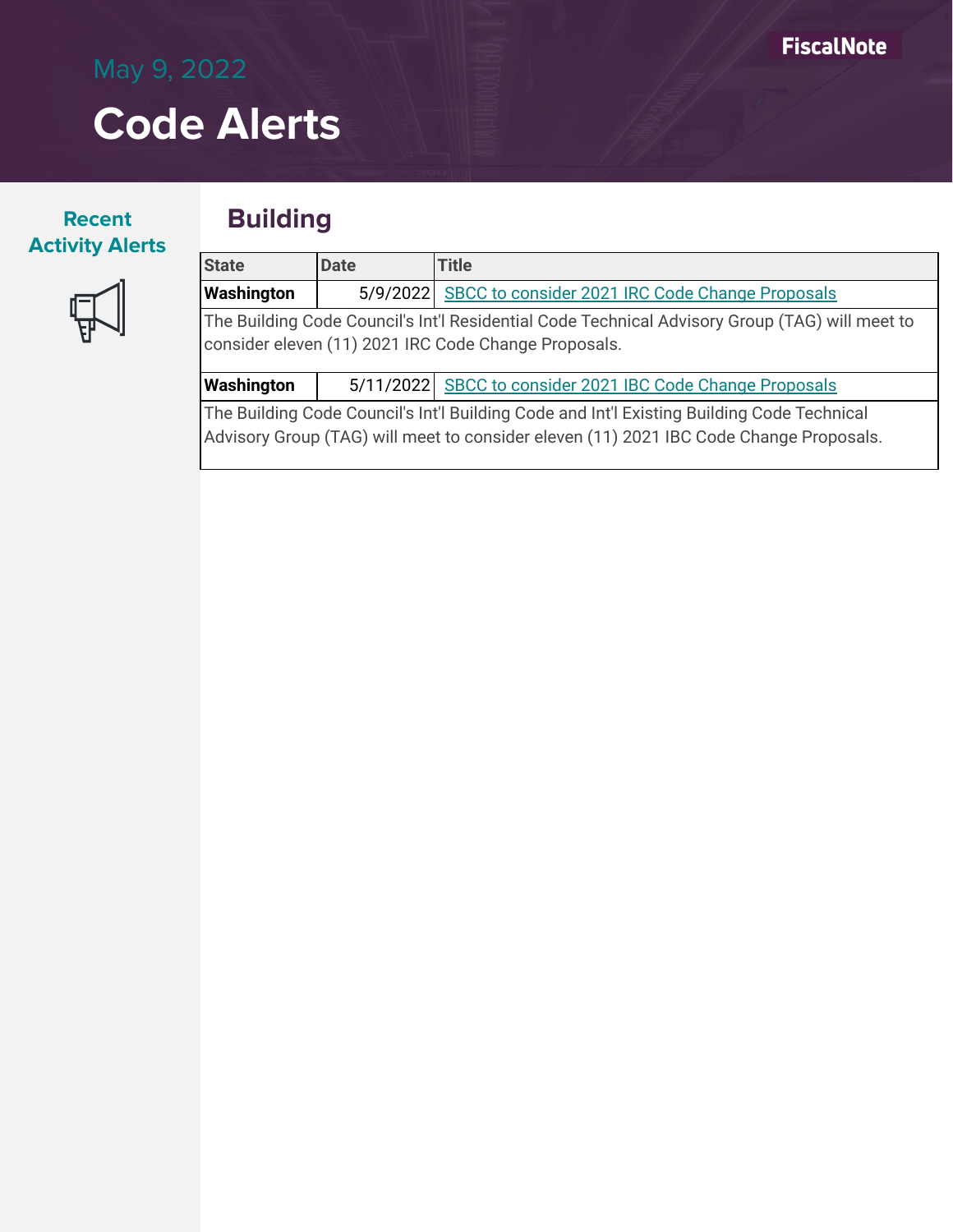### **Bills with Recent Activity**

### **Legislation**



| $ $ Bill $#$   |            | <b>State Bill Title</b>           | <b>Primary</b><br><b>Sponsor</b> | <b>Last Action</b> | Date      |
|----------------|------------|-----------------------------------|----------------------------------|--------------------|-----------|
|                |            | "Low-embodied carbon building     |                                  |                    | May 06, l |
| <b>SB 1297</b> | <b>ICA</b> | materials: carbon sequestration." | Dave Cortese   Introduced        |                    | 2022      |

This bill would require the agency, in consultation with specified state agencies, to develop a plan to advance low-carbon materials and methods in building and construction projects that details a strategy and recommendations to minimize embodied carbon and maximize carbon sequestration in building materials, as provided. The bill would require the agency to incorporate, as appropriate, projects using low-embodied carbon building materials or carbon sequestration in building materials into the California Carbon Sequestration and Climate Resiliency Project Registry. The bill would require the state board to develop an accounting protocol to quantify embodied carbon and carbon sequestration in building materials. The bill would require the Office of Planning and Research to evaluate the circumstances in which the use of low-embodied carbon building materials or carbon sequestration in building materials qualifies as an acceptable mitigation measure pursuant to the California Environmental Quality Act.This bill would require a public agency, when feasible and cost effective, to prefer the use of building materials with low-embodied carbon, as specified. To the extent this bill imposes additional duties on local agencies, this bill would create a state-mandated local program.

|              | "Corporation Tax Law: Personal |             |            |         |
|--------------|--------------------------------|-------------|------------|---------|
|              | Income Tax Law: credits: green |             |            | May 05, |
| SB 1301   CA | energy: manufacturing."        | Josh Becker | Introduced | 20221   |

This bill would provide that it is the intent of the Legislature to later enact legislation to create building performance standards for improvements in water and energy efficiency and reductions in the emissions of greenhouse gases in large buildings and to create a set of related financial support programs and tenant protection measures.

|                                                                                                                                                                                                                                                                                                                                            |           |                                                                                                                                                                |                        | Passed     |         |
|--------------------------------------------------------------------------------------------------------------------------------------------------------------------------------------------------------------------------------------------------------------------------------------------------------------------------------------------|-----------|----------------------------------------------------------------------------------------------------------------------------------------------------------------|------------------------|------------|---------|
|                                                                                                                                                                                                                                                                                                                                            |           | " An act relating to reducing                                                                                                                                  | Curt                   | Second     | May 05, |
| H 523                                                                                                                                                                                                                                                                                                                                      | VT        | hydrofluorocarbon emissions"                                                                                                                                   | 2022                   |            |         |
|                                                                                                                                                                                                                                                                                                                                            |           | This bill proposes to adopt new policies regulating the use and disposal of hydrofluorocarbons (HFCs) in<br>order to reduce the emission of HFCs more rapidly. |                        |            |         |
|                                                                                                                                                                                                                                                                                                                                            |           | "Enacts the "all-electric building                                                                                                                             | Emily                  |            | May 05, |
| A 8431                                                                                                                                                                                                                                                                                                                                     | <b>NY</b> | act""                                                                                                                                                          | Gallagher              | Introduced | 2022    |
| Enacts the "all-electric building act"; provides that no city, town or village shall issue a permit for the<br>construction of new buildings that are not an all-electric building if the initial application for a permit was<br>submitted after December 31, 2023 unless certain circumstances apply.                                    |           |                                                                                                                                                                |                        |            |         |
|                                                                                                                                                                                                                                                                                                                                            |           | "Relative to energy reduction by                                                                                                                               |                        |            | May 05, |
| <b>SB 448</b>                                                                                                                                                                                                                                                                                                                              | <b>NH</b> | state agencies."                                                                                                                                               | David Watters   Failed |            | 2022    |
| This bill requires a reduction in fossil fuel emissions by state owned facilities, establishes the state<br>government energy committee within the department of energy to advise the state energy manager on<br>how to improve the energy efficiency of state property, and encourages the use of electric vehicles by state<br>agencies. |           |                                                                                                                                                                |                        |            |         |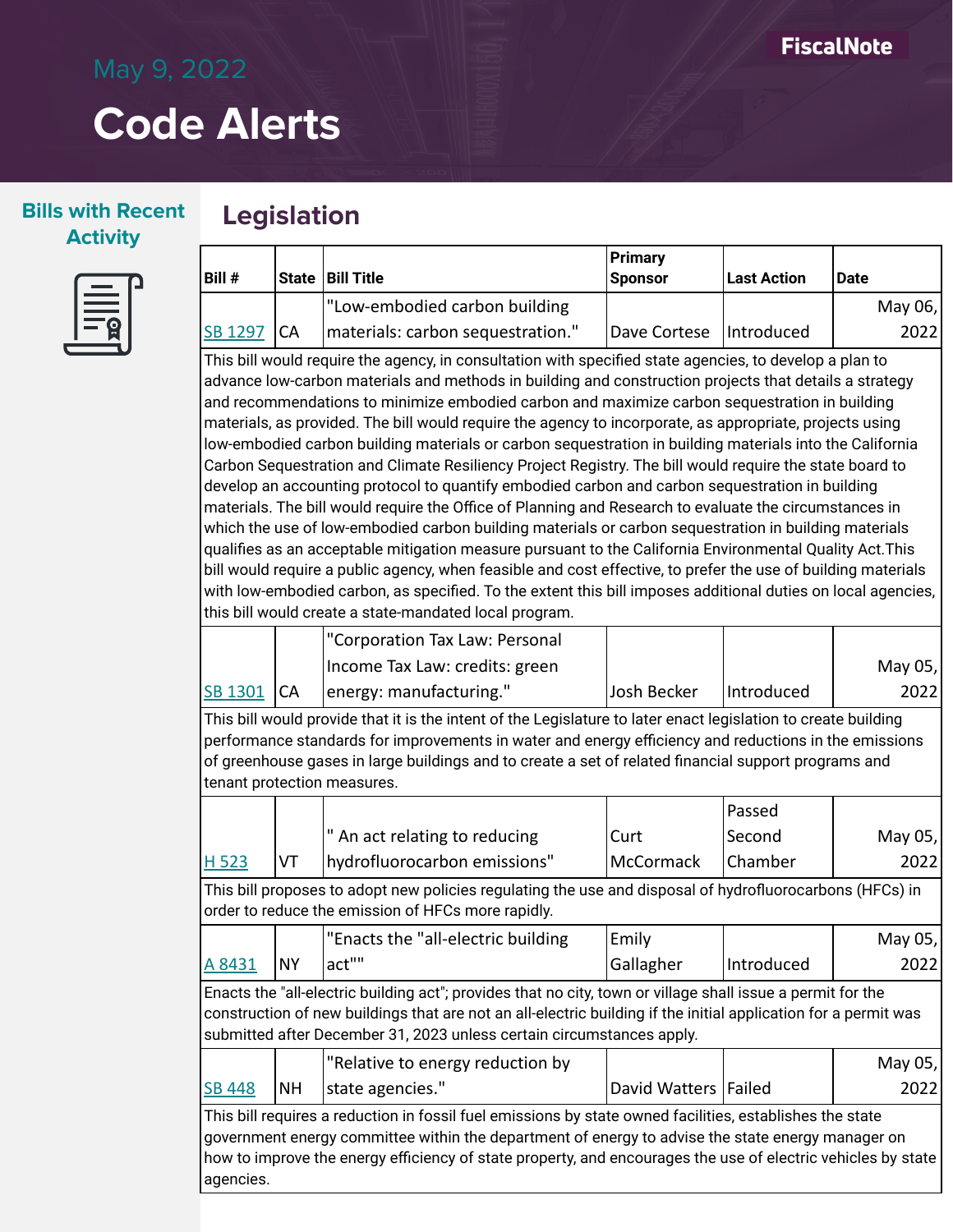### **Bills with Recent Activity**

## **Legislation**



|                                                                                                                                                                                                                                                                                                                                                                                                                                                                                                                                                                                                                                                                                                                                                                                                                 |           | Buy Clean California Act: eligible                                                                                                                                                                                                                                                                                                                                                                                                                                                                                                                                                                                                                     |                         | <b>Passed First</b> | May 04, |
|-----------------------------------------------------------------------------------------------------------------------------------------------------------------------------------------------------------------------------------------------------------------------------------------------------------------------------------------------------------------------------------------------------------------------------------------------------------------------------------------------------------------------------------------------------------------------------------------------------------------------------------------------------------------------------------------------------------------------------------------------------------------------------------------------------------------|-----------|--------------------------------------------------------------------------------------------------------------------------------------------------------------------------------------------------------------------------------------------------------------------------------------------------------------------------------------------------------------------------------------------------------------------------------------------------------------------------------------------------------------------------------------------------------------------------------------------------------------------------------------------------------|-------------------------|---------------------|---------|
| AB 1369                                                                                                                                                                                                                                                                                                                                                                                                                                                                                                                                                                                                                                                                                                                                                                                                         | <b>CA</b> | materials                                                                                                                                                                                                                                                                                                                                                                                                                                                                                                                                                                                                                                              | Steve Bennett   Chamber |                     | 2022    |
|                                                                                                                                                                                                                                                                                                                                                                                                                                                                                                                                                                                                                                                                                                                                                                                                                 |           | This bill would define eligible materials to additionally include gypsum board, insulation, carpet and carpet<br>tiles, ceiling tiles, and any other major structural, high-impact architectural, civil, or high-impact materials<br>for which there is either a product category rule or an environmental product declaration. The bill would<br>also require the department, by January 1, 2023, to establish and publish a maximum acceptable global<br>warming potential for each category of eligible materials, set at the industry average of product-specific<br>global warming potential emissions for that material, expressed as specified. |                         |                     |         |
| $\overline{\mathsf{B}}$                                                                                                                                                                                                                                                                                                                                                                                                                                                                                                                                                                                                                                                                                                                                                                                         |           | "Greener Government Buildings                                                                                                                                                                                                                                                                                                                                                                                                                                                                                                                                                                                                                          |                         |                     | May 03, |
| 24-0785                                                                                                                                                                                                                                                                                                                                                                                                                                                                                                                                                                                                                                                                                                                                                                                                         | DC        | Amendment Act of 2022"                                                                                                                                                                                                                                                                                                                                                                                                                                                                                                                                                                                                                                 | Robert White            | Introduced          | 2022    |
|                                                                                                                                                                                                                                                                                                                                                                                                                                                                                                                                                                                                                                                                                                                                                                                                                 |           | The bill requires the Department of General Services to procure periodic net zero energy construction and<br>maintenance training for facilities staff, certified business enterprises, and interested parties, to give net<br>zero energy ready, fossil fuel free buildings priority consideration for the District government's facility<br>needs, and to report every two years on certified business enterprise and resident employee participation<br>in net zero energy and energy retrofitting projects.                                                                                                                                        |                         |                     |         |
|                                                                                                                                                                                                                                                                                                                                                                                                                                                                                                                                                                                                                                                                                                                                                                                                                 |           | "An Act investing in future                                                                                                                                                                                                                                                                                                                                                                                                                                                                                                                                                                                                                            |                         |                     |         |
|                                                                                                                                                                                                                                                                                                                                                                                                                                                                                                                                                                                                                                                                                                                                                                                                                 |           | opportunities for resiliency,                                                                                                                                                                                                                                                                                                                                                                                                                                                                                                                                                                                                                          |                         |                     |         |
|                                                                                                                                                                                                                                                                                                                                                                                                                                                                                                                                                                                                                                                                                                                                                                                                                 |           | workforce, and revitalized                                                                                                                                                                                                                                                                                                                                                                                                                                                                                                                                                                                                                             | Charles D.              |                     | May 03, |
| H4720                                                                                                                                                                                                                                                                                                                                                                                                                                                                                                                                                                                                                                                                                                                                                                                                           | MA        | downtowns"                                                                                                                                                                                                                                                                                                                                                                                                                                                                                                                                                                                                                                             | <b>Baker</b>            | Introduced          | 2022    |
|                                                                                                                                                                                                                                                                                                                                                                                                                                                                                                                                                                                                                                                                                                                                                                                                                 |           | The bill would appropriate \$243 million in reauthorizations of existing programs, to allow continued<br>support for key priorities including affordable rental housing production and rehabilitation, public housing,<br>climate resiliency, and transit-oriented development, as well as \$26 million in authorization to expand a<br>public housing demonstration program, and smart growth housing.                                                                                                                                                                                                                                                |                         |                     |         |
|                                                                                                                                                                                                                                                                                                                                                                                                                                                                                                                                                                                                                                                                                                                                                                                                                 |           | "Energy: building energy efficiency:                                                                                                                                                                                                                                                                                                                                                                                                                                                                                                                                                                                                                   |                         |                     | May 02, |
| SB 1164                                                                                                                                                                                                                                                                                                                                                                                                                                                                                                                                                                                                                                                                                                                                                                                                         | CA        | document repository and registry."                                                                                                                                                                                                                                                                                                                                                                                                                                                                                                                                                                                                                     | <b>Henry Stern</b>      | Introduced          | 2022    |
| The bill would require the State Air Resources Board, on or before July 1, 2023, to submit to the Legislature<br>a report proposing a statewide heating, ventilation, and air conditioning equipment sales registry and<br>compliance tracking system to identify the installation of heating, ventilation, and air conditioning<br>equipment done without permit or testing of proper performance, as provided.                                                                                                                                                                                                                                                                                                                                                                                                |           |                                                                                                                                                                                                                                                                                                                                                                                                                                                                                                                                                                                                                                                        |                         |                     |         |
|                                                                                                                                                                                                                                                                                                                                                                                                                                                                                                                                                                                                                                                                                                                                                                                                                 |           | "An Act transitioning Massachusetts                                                                                                                                                                                                                                                                                                                                                                                                                                                                                                                                                                                                                    | Marjorie                |                     |         |
|                                                                                                                                                                                                                                                                                                                                                                                                                                                                                                                                                                                                                                                                                                                                                                                                                 |           | to clean electricity, heating and                                                                                                                                                                                                                                                                                                                                                                                                                                                                                                                                                                                                                      | Decker, Sean            |                     | May 02, |
| H 3288                                                                                                                                                                                                                                                                                                                                                                                                                                                                                                                                                                                                                                                                                                                                                                                                          | MA        | transportation"                                                                                                                                                                                                                                                                                                                                                                                                                                                                                                                                                                                                                                        | Garballey               | Introduced          | 2022    |
| This bill sets a goal that by 2045, 100 percent of the energy used in the building sector and transportation<br>sector within the borders of the commonwealth shall be clean energy. It provides that beginning January 1,<br>2025, all new buildings built in the commonwealth shall only use clean energy technologies, as defined in<br>chapter 25D, for space heating and cooling and water heating and cooling, and shall be highly energy<br>efficient, including a building envelope that meets passive house standards and efficient appliances,<br>lighting fixtures, and plumbing fixtures. The department of energy resources shall develop and adopt<br>amendments to the state building code, in consultation with the board of building regulations and<br>standards to enforce new requirements. |           |                                                                                                                                                                                                                                                                                                                                                                                                                                                                                                                                                                                                                                                        |                         |                     |         |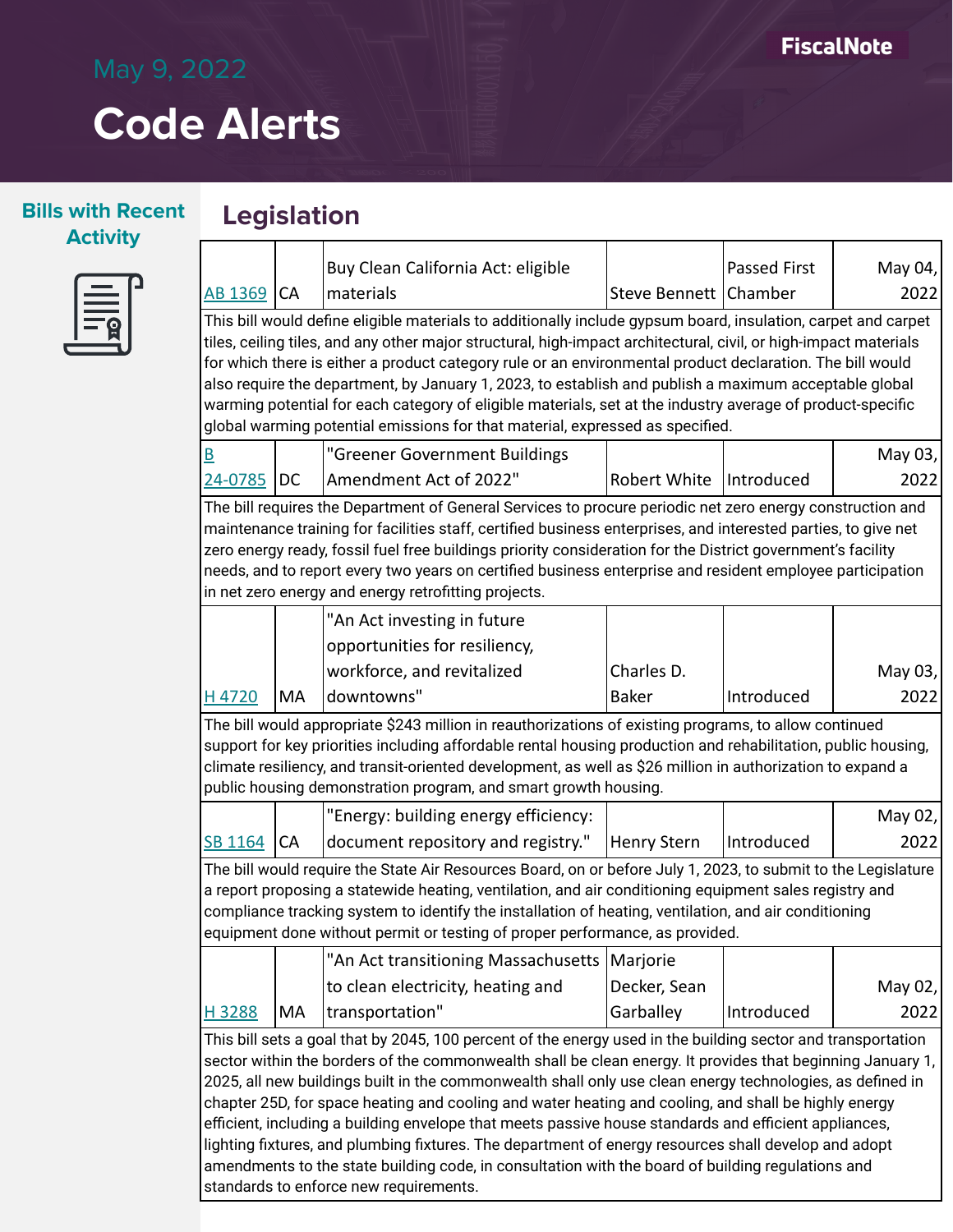May 02, 2022

## **Code Alerts**

#### **Bills with Recent Activity**





#### [S 2224](http://app.fiscalnote.com/share/bill?url=9814f1ca3e69680a7f5ae382c46ac678) MA "An Act to reduce greenhouse gas emissions" Marc Pacheco | Introduced

Directs the secretary to promulgate regulations establishing market-based compliance mechanisms for the residential building sector to reduce emissions.

|       |     | $\vert$ "An Act concerning the expansion of $\vert$ |            |                   |         |
|-------|-----|-----------------------------------------------------|------------|-------------------|---------|
|       |     | renewable heating fuels and                         |            |                   | May 02, |
| H4081 | 'MA | renewable thermal heating"                          | Tom Golden | <i>Introduced</i> | 2022    |

This bill establishes a fund known as the Renewable Heating Fuels Development Fund to be administered by the commissioner of energy resources. The purpose of the fund shall be to increase the supply of heating renewable energy credits available for compliance use by obligated entities, as defined in section 1 of chapter 164C. There shall be credited to the fund all alternative compliance payments made by obligated entities as provided in section 2 of said chapter 164C. Amounts credited to the fund shall be expended without further appropriation.